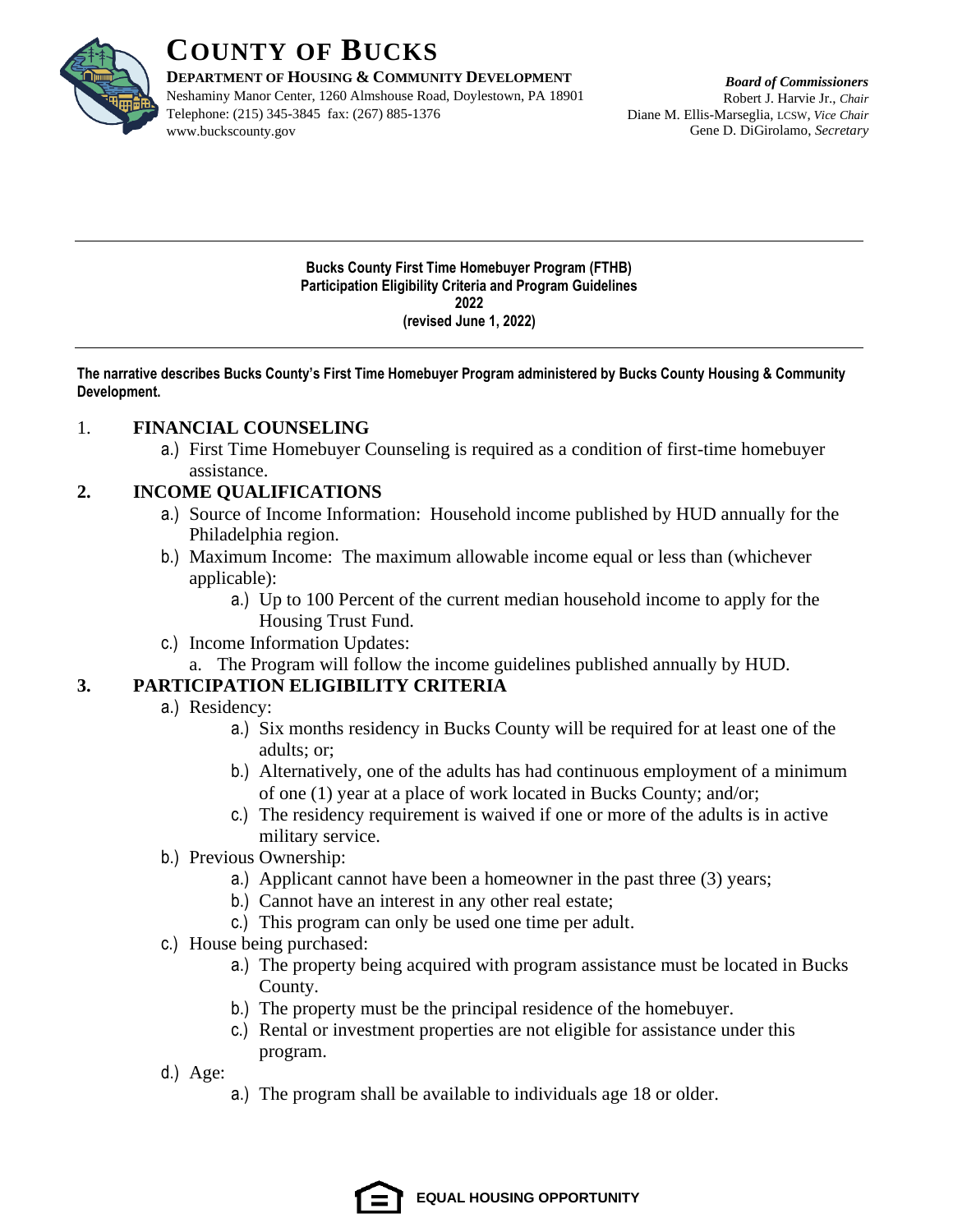

#### **DEPARTMENT OF HOUSING & COMMUNITY DEVELOPMENT**

Neshaminy Manor Center, 1260 Almshouse Road, Doylestown, PA 18901 Telephone: (215) 345-3845 fax: (267) 885-1376 www.buckscounty.gov

*Board of Commissioners* Robert J. Harvie Jr., *Chair* Diane M. Ellis-Marseglia, LCSW, *Vice Chair* Gene D. DiGirolamo, *Secretary*

- e.) Income and Assets:
	- a.) Applicants shall provide accurate information on their income and assets, and eligibility shall be subject to the following:
		- ➢ Income verification: minimum of two years of income statements and one month of recent pay stubs;
		- $\triangleright$  Maximum value of assets (cash, accounts, investments) post closing: six (6) months of principal, interest, taxes and insurance (PITI);
		- ➢ Retirement assets: excluded if part of an employer sponsored program. Otherwise, retirement assets cannot exceed two (2) times the purchase price of the home;
		- ➢ Reserves: minimum of liquid assets. Minimum one (1) month PITI;
		- ➢ Borrower's Contribution: Borrower's will be required to contribute a minimum of three (3) percent of the purchase price (except for VA loans). First Front Door Grants or grants available through the primary lender may be considered towards the 3% homebuyer contribution.
- f.) Maximum Eligible Purchase Price:
	- a.) The maximum purchase price is one that is affordable to the income earned by a qualified homebuyer;
	- b.) The initial purchase price value of the homeownership unit assisted with HOME or HTF's may not exceed 95 percent of the area median purchase price for single family housing, as determined by HUD. Effective June 2021, HUD established new homeownership value limits. The new HOME/HTF homeownership value limits for newly constructed and existing units is 95 percent of the median purchase price for the area based on FHA single family mortgage program data.
	- c.) Effective June 1, 2022, the homeownership value limit for newly constructed homes is \$342,000 and existing homes is \$342,000 in Bucks County). The limits are in effect until updated by HUD.
- g.) First Loans Allowed:
	- a.) Any fixed interest rate mortgage with a term of 15 years or longer.
- h.) First Loans Specifically Not Allowed:
	- a.) No-Doc loans or "stated loans";
	- b.) Variable rate loans (except for U.S.D.A. Rural Housing 502 Direct Loan, as long as the transaction meets all other program criteria);
	- c.) Interest only loans;
	- d.) Subprime loans;
- i.) Financial Fees Allowable:
	- a.) Reasonable and customary non-recurring fees associated with obtaining a first loan including but not limited to:
	- $\checkmark$  Points (maximum of three points);
	- $\checkmark$  Title Insurance;
	- $\checkmark$  Appraisal;
	- $\checkmark$  Credit Check;
	- $\checkmark$  Mortgage Recording Fees;

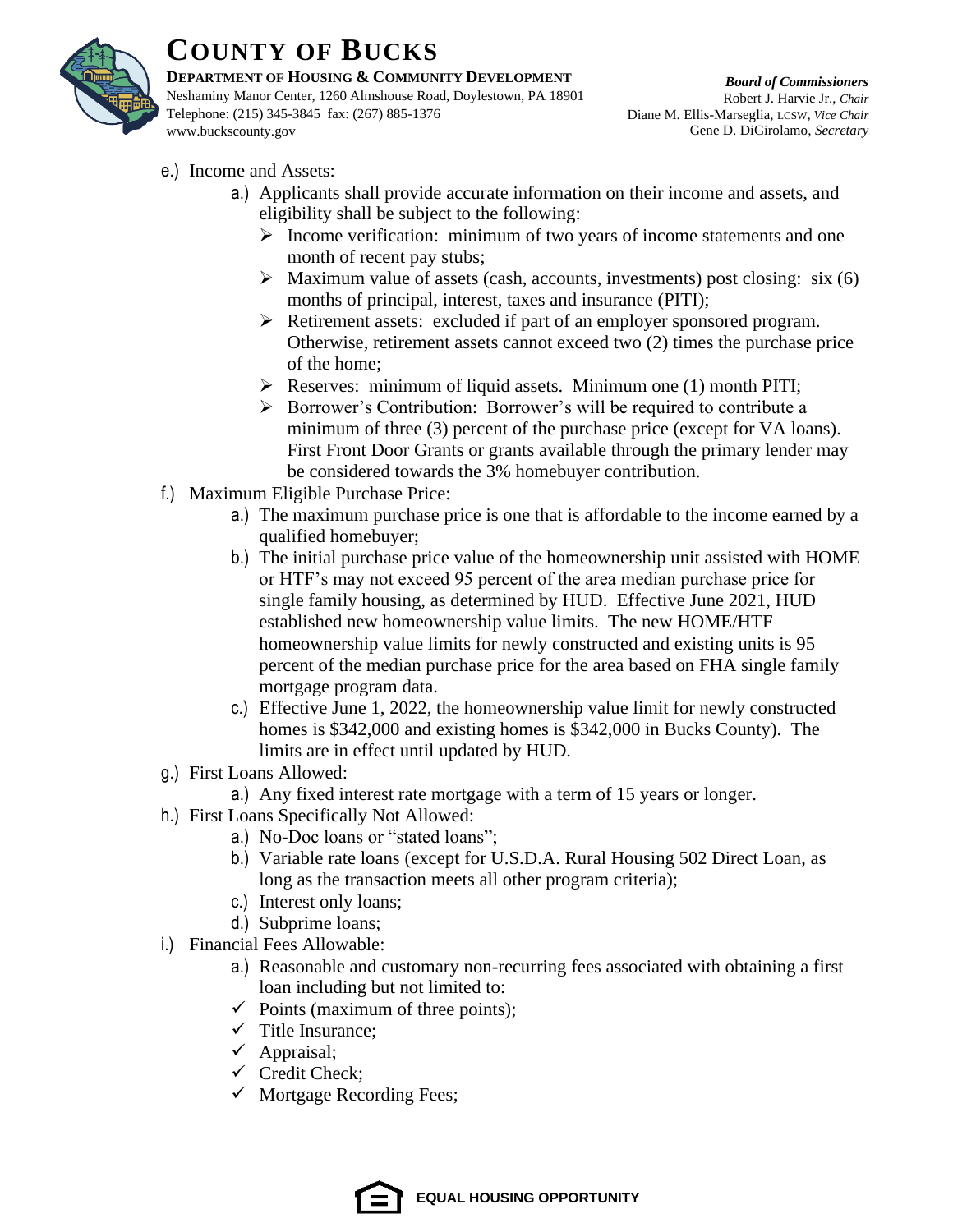

#### **DEPARTMENT OF HOUSING & COMMUNITY DEVELOPMENT**

Neshaminy Manor Center, 1260 Almshouse Road, Doylestown, PA 18901 Telephone: (215) 345-3845 fax: (267) 885-1376 www.buckscounty.gov

*Board of Commissioners* Robert J. Harvie Jr., *Chair* Diane M. Ellis-Marseglia, LCSW, *Vice Chair* Gene D. DiGirolamo, *Secretary*

- $\checkmark$  Application Processing Fee.
- j.) Housing to income and debt to income ratios:
	- a.) Combined debt-to-income ratios will not exceed 33/41 (based on total income regardless of who is on the loan).
- k.) Escrow:
	- a.) Escrow will be required for the payment of taxes and property insurance.
- l.) Maximum Loan to Value Ratio:
	- a.) The maximum loan-to-value ratio shall not exceed 100 percent VA Loans shall not exceed 103%.

## **4. LOAN TERMS**

- a.) Interest
	- a.) Zero percent interest for the term of the loan.
- b.) Term:
	- a.) The loan will have no fixed term. However, it shall be due and payable the sooner of the:
		- $\checkmark$  The sale of the property;
		- $\checkmark$  The transfer of legal or equitable title to the property, or;
		- $\checkmark$  The taking of additional debt.
- c.) Primary Residence:
	- a.) The borrower shall maintain this property as their primary residence until debt is repaid to the lender.
- d.) Maximum First Time Homebuyer Assistance:
	- a.) The maximum loan shall be \$10,000
- e.) Loan Position:
	- a.) The County will accept second position (at the time of first mortgage); first position is preferred.
- f.) Principal Payment:
	- a.) Principal balance is deferred;
	- b.) Principal is due and payable in full under the terms described above.
- g.) Subordination:
	- a.) To improve the Terms of the Debt:
		- $\checkmark$  Subordination may be allowed to improve interest terms of the first mortgage;
		- $\checkmark$  An increase of up to three (3) percent of the amount of mortgage balance being refinanced may be allowed to assist with the payment of reasonable transaction costs (e.g., points, title insurance) for as long as such increase would not exceed the original amount of debt at the time the property was first purchased;
		- $\checkmark$  The transaction cannot involve a disbursement of cash to the homebuyer, either before, or after the transaction is completed.
	- b.) To Maintain the Condition of the Property:
		- ➢ Subordination to additional debt may be allowed to allow for the payment of improvements associated with maintaining the property in good condition.